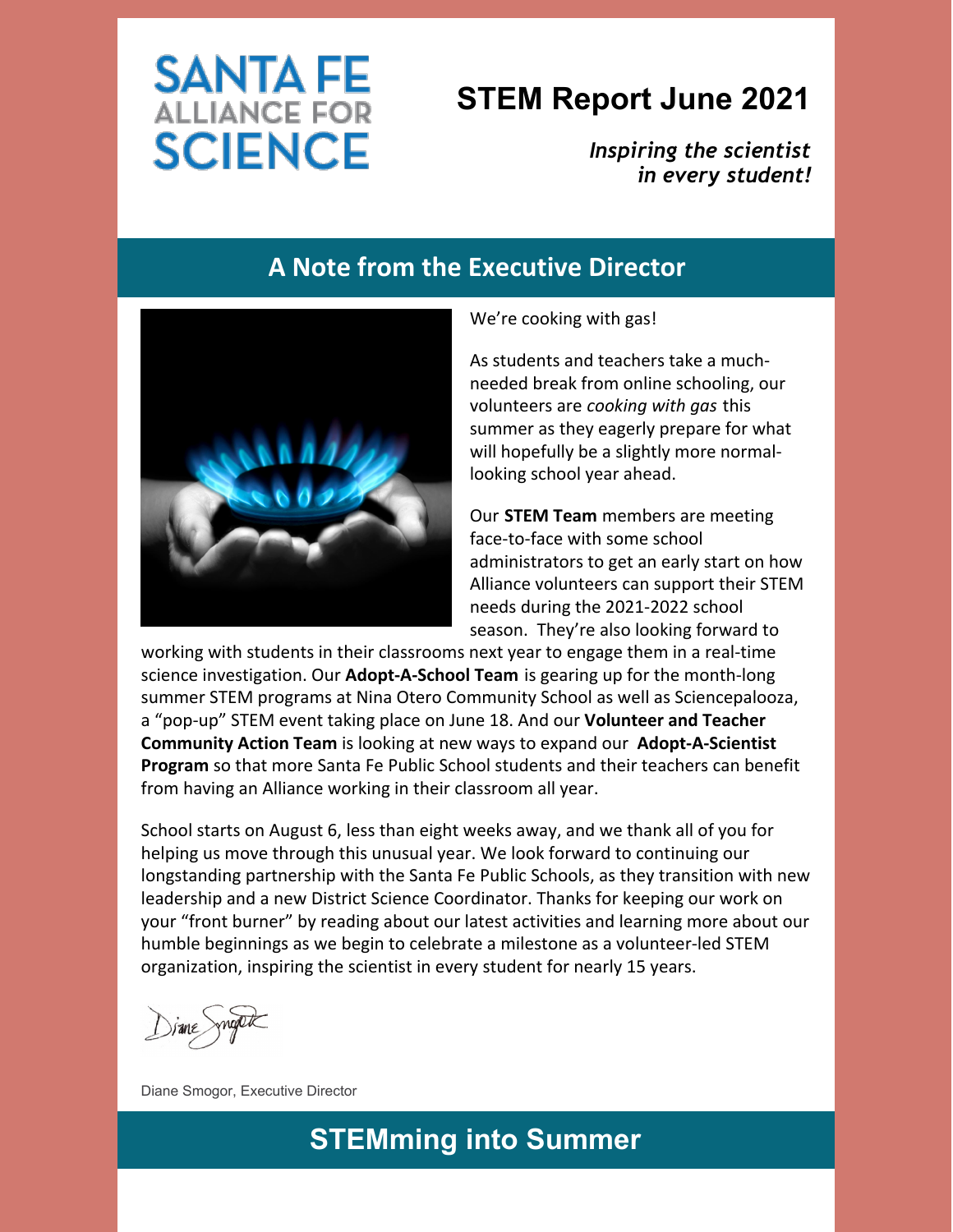

Throughout June, approximately 80 K-5 students will engage in STEM activities at Nina Otero Community School's **21 st Century Summer Program**, one of the largest summer programs in the Santa Fe Public Schools. Alliance volunteers will keep STEM on the front burner for the young, curious scientists and explorers by leading sessions ranging from math to orienteering, the human body, insects, water and paper rockets and much more. Many of the activities will occur outdoors, where kids connect with nature and learn more about where they live and play. Thanks to our generous donors and volunteers, each student will also receive a science journal for documenting the information shared in the sessions and "ah-ha" moments throughout the Nina summer program. These journals are key components to student learning by reinforcing students' writing and observation skills and building STEM vocabulary.

In addition to leading STEM sessions, the Alliance also will host "**Sciencepalooza**" on June 18 to immerse kids in a full day of hands-on learning activities. Kids will rotate through STEM stations on life science, computer science and the properties of light. Thanks to Pizza 9 on Airport Road, kids will also be treated to a pizza party for lunch.

#### **Back in Person**



The Santa Fe public school district is presently planning for in-person classes in the fall. We expect that there will be many in-person STEM Fairs in the schools again. In anticipation of this, SFAFS will be restarting some in-classroom training sessions with students, to give them a better idea of how to design a good STEM Fair project. We will focus on the fourth and fifth grades, with separate demonstration projects for each. For the fourth grade, we have a simple experiment that measures momentum transfer and involves the students in the process. For the fifth grade, we have an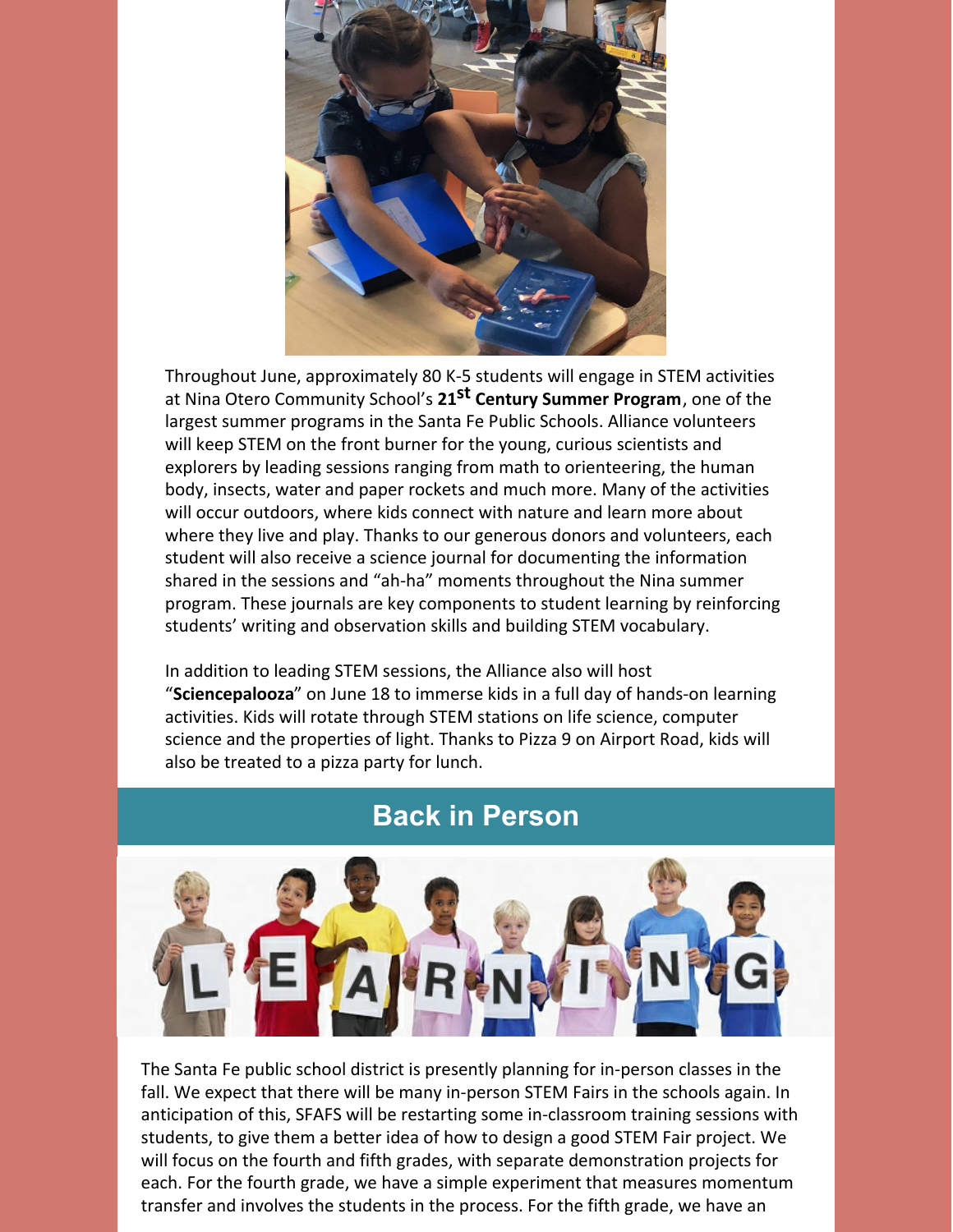experiment to measure the period of a pendulum. Doug Lonngren and Barb Bianchi developed these projects a few years ago, and they fit well with the school curriculum while demonstrating to the students how to do an experiment.

SFAFS will be looking for volunteers to go into the classrooms and perform the demonstration experiments. We will have a training session or two for volunteers, to prepare them for these demonstration experiments. School will start in early August, and we hope to have the STEM Fair season organized and moving early this year.

If you are not already an SFAFS volunteer and any of this sounds interesting, you can go to the Alliance website and sign up to become a [volunteer](https://www.sfafs.org/volunteer.html). If you are already a volunteer and could participate in classroom experiments this fall, watch your inbox for more details to come.

*--STEM Fair Team*

**From Scampering to Scamping: A Tribute to Chari Kauffman, Santa Fe Public School District Science Coordinator**



Substitute, Combine, Adapt, Modify, Put to another use, Eliminate, and Reverse

The Scamper Technique is a creative brainstorming tool that educators use to help kids think outside of the box and promote creative thinking. It's a perfect term to sum up the essence of Chari Kauffman, who's retiring from the Santa Fe Public Schools after 22 years as a classroom teacher, three years as a STEM coach and five years as the district's Science Coordinator.

#### **[MORE](https://files.constantcontact.com/1497272b601/9a479694-3ac2-4409-b531-4d0ddc9d1c7e.pdf)**



#### **Humble Roots With Grand Aspirations**

The Santa Fe Alliance for Science was co-founded in 2005 by Robert ("Bob") Eisenstein, a university-based nuclear and particle physicist, and Susan McIntosh, a local elementary school teacher. Their shared vision was to improve STEM education in Santa Fe and boost the perception of science and mathematics within the community. The Alliance was formally incorporated as a non-profit in 2006.